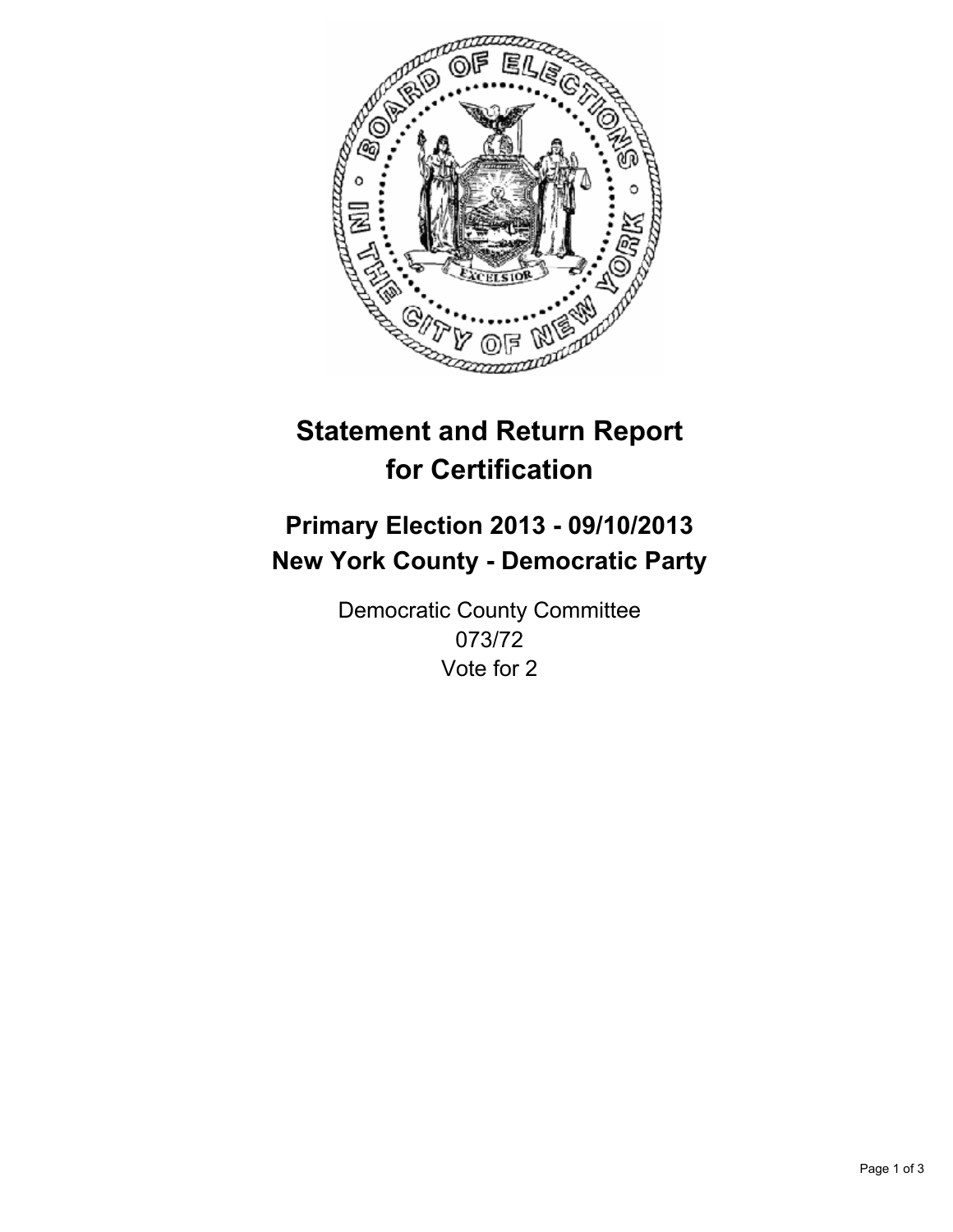

## **Assembly District 72**

| <b>EMERGENCY</b>         | 0        |
|--------------------------|----------|
| ABSENTEE/MILITARY        | 0        |
| <b>FEDERAL</b>           | 0        |
| SPECIAL PRESIDENTIAL     | 0        |
| <b>AFFIDAVIT</b>         | $\Omega$ |
| LOTOYA HOWARD            | 0        |
| ANNETTE GUZMAN           | $\Omega$ |
| ALICE GOODMAN            | $\Omega$ |
| <b>FRANCES SEPULVEDA</b> | 0        |
| <b>Total Votes</b>       | O        |
|                          |          |